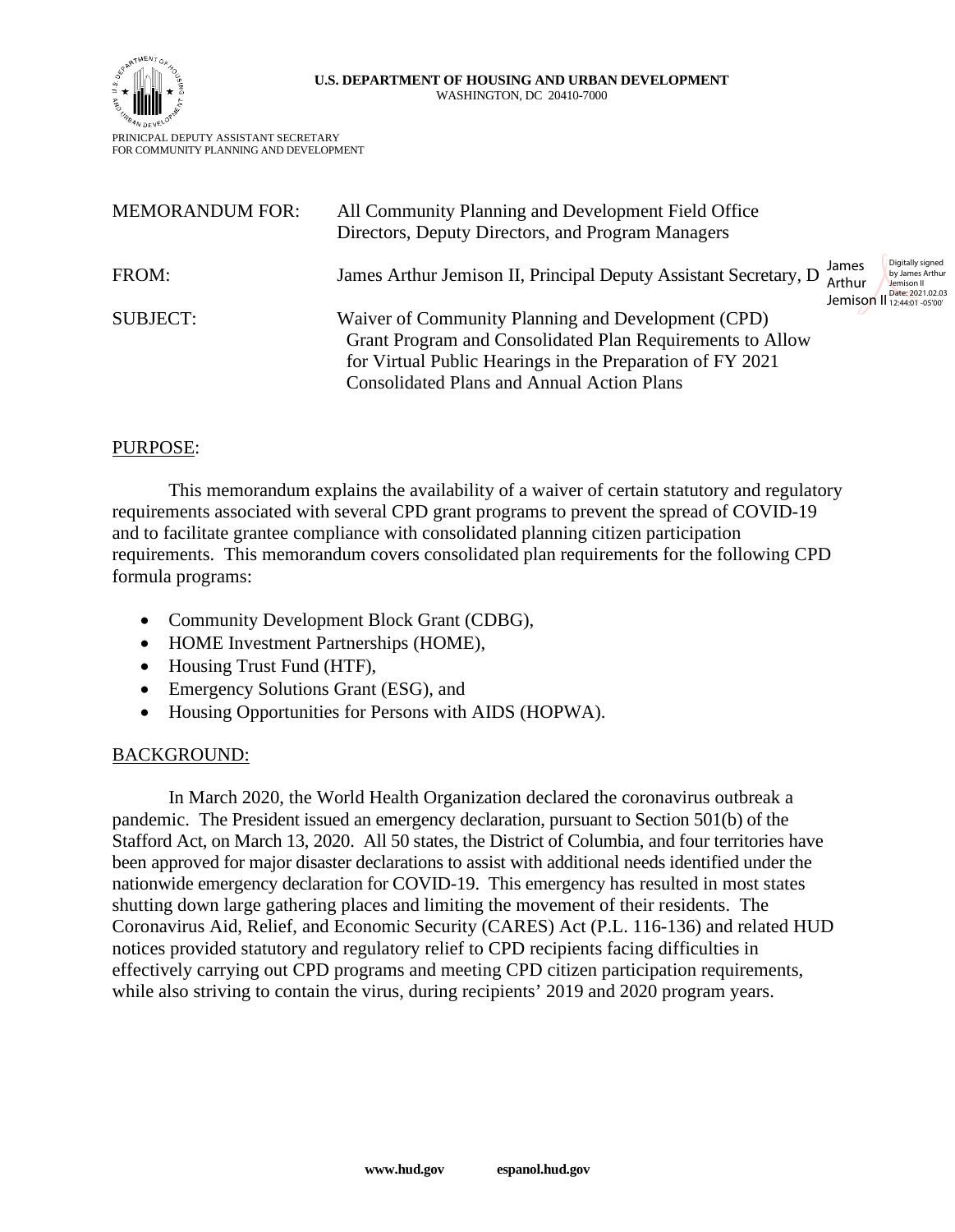### NOTIFICATION PROCESS:

Recipients may use the waiver described in this memorandum for as long national or local health authorities recommend social distancing and limiting public gatherings for public health reasons and while the grantee or participating jurisdiction is preparing its Consolidated Plan or Annual Action Plan for FY 2021. Any affected grantee or participating jurisdiction taking advantage of this waiver shall document in writing the conditions giving rise to the need to use this waiver and shall maintain such documentation for HUD's review. This waiver authority is only in effect until August 16, 2021.

### WAIVER AUTHORITY:

Several recipients have inquired about the availability of a waiver of CPD program consolidated planning citizen participation requirements in subsequent program years to further facilitate citizen participation and prevent the spread of the virus. In accordance with 24 CFR 5.110, HUD may, upon a determination of good cause and subject to statutory limitations, waive regulatory provisions. Additional regulatory waiver authority is provided in 24 CFR 91.600. These regulatory provisions provide HUD the authority to make waiver determinations for the consolidated planning requirements for all CPD formula programs. Note that HUD does not have waiver authority for any fair housing or civil rights requirements, including but not limited to those articulated at 24 CFR 5.105.

### WAIVER AVAILABILITY:

To enable CPD recipients to fulfill citizen participation requirements in a timely manner and prevent the spread of COVID-19 during this ongoing nationwide emergency, I find that good cause exists pursuant to 24 CFR 5.110 and 24 CFR 91.600 to provide the regulatory waiver set forth below. To use the waiver, each recipient must follow the notification process described above and update its program records to include written documentation of the specific conditions that justify the recipient's use of the waiver, consistent with the justifications and applicability provisions below. Provisions that are not specifically waived remain in full effect.

| <b>Requirement:</b> | Public hearings, as set forth in a local government, State, HOME program<br>consortium, State non-entitlement area, or insular area citizen participation<br>plan.                                                                                                                                                                                                                                                 |
|---------------------|--------------------------------------------------------------------------------------------------------------------------------------------------------------------------------------------------------------------------------------------------------------------------------------------------------------------------------------------------------------------------------------------------------------------|
| <b>Citations:</b>   | 24 CFR 91.105(e)(1) and (2), 24 CFR 91.115(b)(3)(i), 24 CFR 91.401,<br>and 24 CFR 570.431, 570.441, and 570.486(a)(5)                                                                                                                                                                                                                                                                                              |
| <b>Explanation:</b> | Public hearings, as set forth in a CPD recipient's citizen participation plan,<br>provide the opportunity for citizens to comment on the housing and<br>community development needs of a jurisdiction. They also allow a<br>recipient to obtain citizens' views and respond to proposals and questions.<br>At least one such hearing must be held before a proposed consolidated<br>plan is published for comment. |